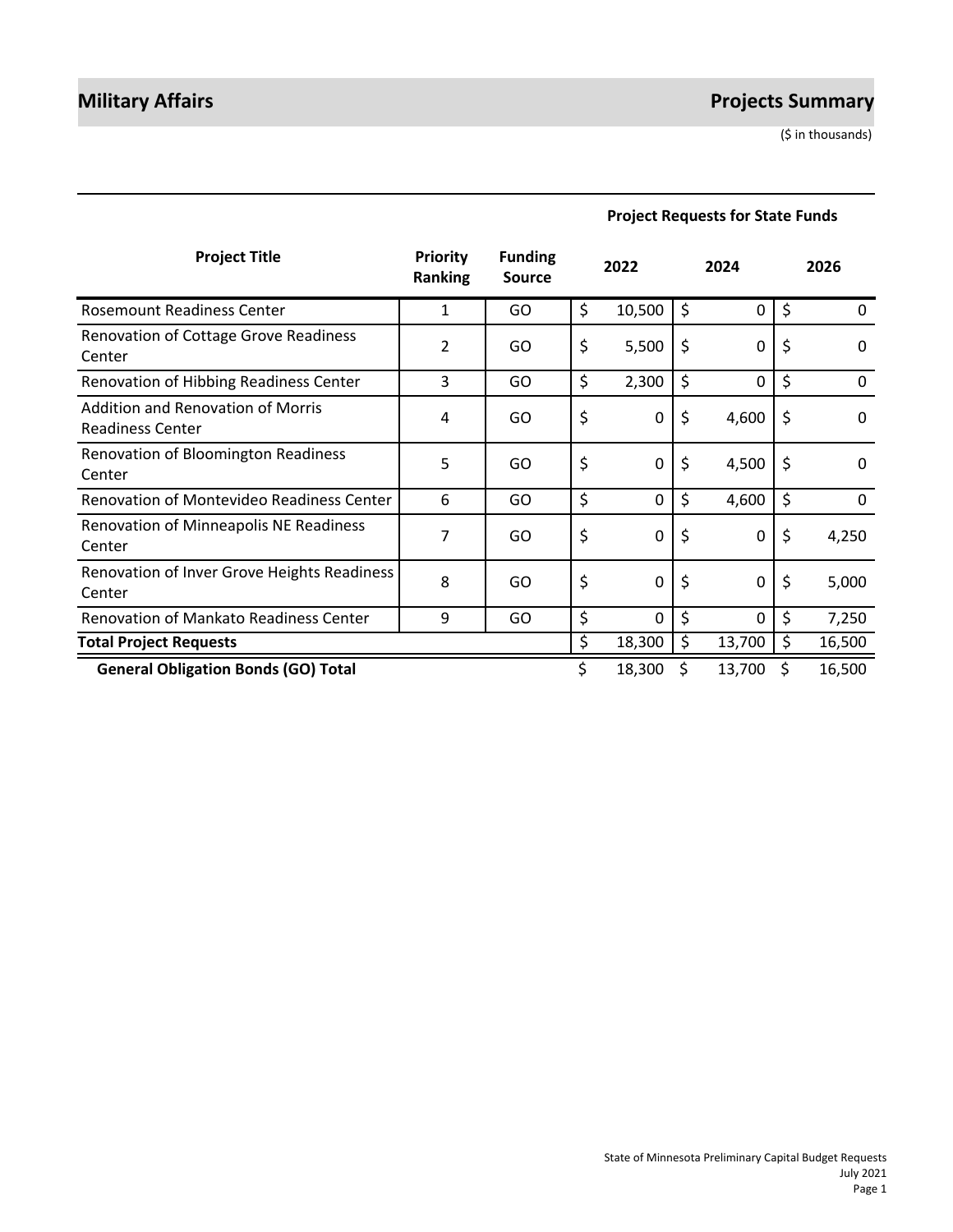(\$ in thousands)

#### **Rosemount Readiness Center**

| <b>AT A GLANCE</b>       |                                                                                                                                                                                                                                                                         |
|--------------------------|-------------------------------------------------------------------------------------------------------------------------------------------------------------------------------------------------------------------------------------------------------------------------|
| 2022 Request Amount:     | \$10,500                                                                                                                                                                                                                                                                |
| <b>Priority Ranking:</b> |                                                                                                                                                                                                                                                                         |
| <b>Project Summary:</b>  | \$10.5 million in state funds are requested to conduct a major renovation<br>of the 99,522 SF Rosemount Readiness Center. The project will improve<br>the functionality, better accommodate the units assigned and sustain the<br>life of the facility into the future. |

#### **Project Description**

#### **Building Interior**

Replace windows and exterior doors to force protection standards.

Install bottle filling drinking fountains.

Replace/repair wall, ceiling and floor finishes.

Replace interior doors and hardware.

Install fire protection system and mass notification system.

Update electrical system to current code.

Update/expand kitchen.

Improve internet connectivity throughout the building.

Reconfigure interior walls as required.

Update office furniture as required.

### **Energy Efficiency**

Replace HVAC with energy efficient system.

Install programmable HVAC controls.

Install insulation as required to meet current standards.

Replace existing lighting with LED.

Replace water heater(s).

Replace plumbing fixtures with low flow.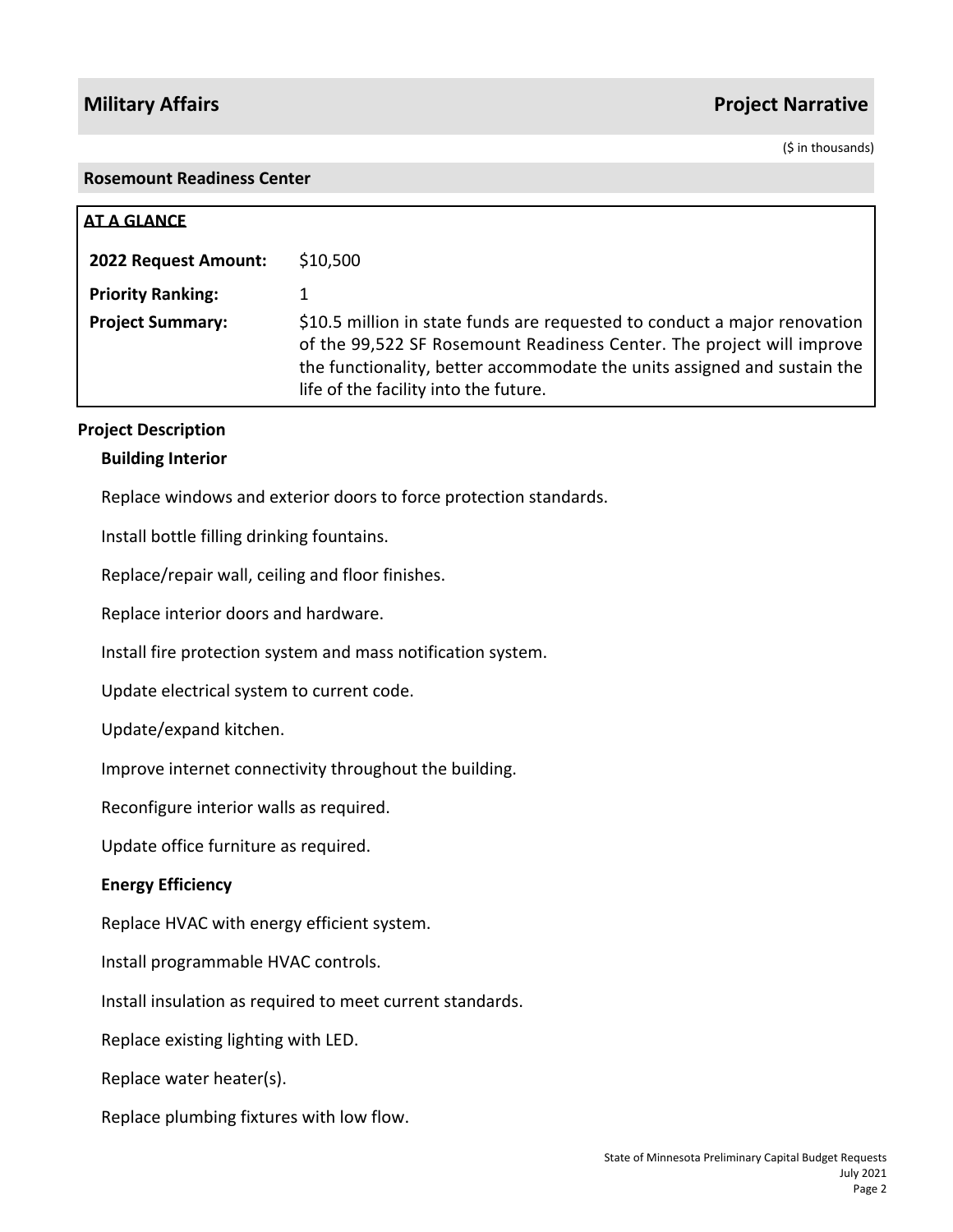Remove all through-wall and window air conditioning units.

## **Construction**

Make building ADA compliant (access, latrines).

Expand locker rooms and latrines to meet occupancy requirements.

Construct section storage areas.

Expand vault to 1,800 SF.

Increase unit storage to current allocation.

Construct multi-purpose training area/classroom.

Construct an addition if required and financially feasible to meet training requirements of the occupying unit.

### **Building Exterior**

Improve drainage around the facility.

Upgrade exterior lighting with LED.

Replace sidewalks as needed.

Install led lighting in military vehicle storage compound.

Tuckpoint and replace brick as required.

### **Project Rationale**

This facility, built in 1994, has never received a comprehensive rehabilitation. Currently, this facility has 560 soldiers assigned (MN Army National Guard Command Plan). The facility is not compliant with ADA requirements, fire suppression and asbestos remediation. There are no long term plans to replace or abandon it in the next 20 years. The facility has a 'Poor' rating from a 2017 Facility Condition Assessment (FCA). Utilizing this information, Joint Forces Minnesota Facility Management Office staff, in conjunction with the current and future users, conducted an in depth facility analysis to identify the improvements that would extend/enhance facility life and value and have the most favorable impact on the 'quality of life' of the assigned Soldiers and to the community in which the Readiness Center resides. This project will address the estimated \$15.45 million in deferred maintenance for this building.

### **Project Timeline**

Design was funded in the 2020/21 bonding session and will be completed in 2022 with construction beginning in 2023.

## **Other Considerations**

Project will include federal cost sharing at 50/50.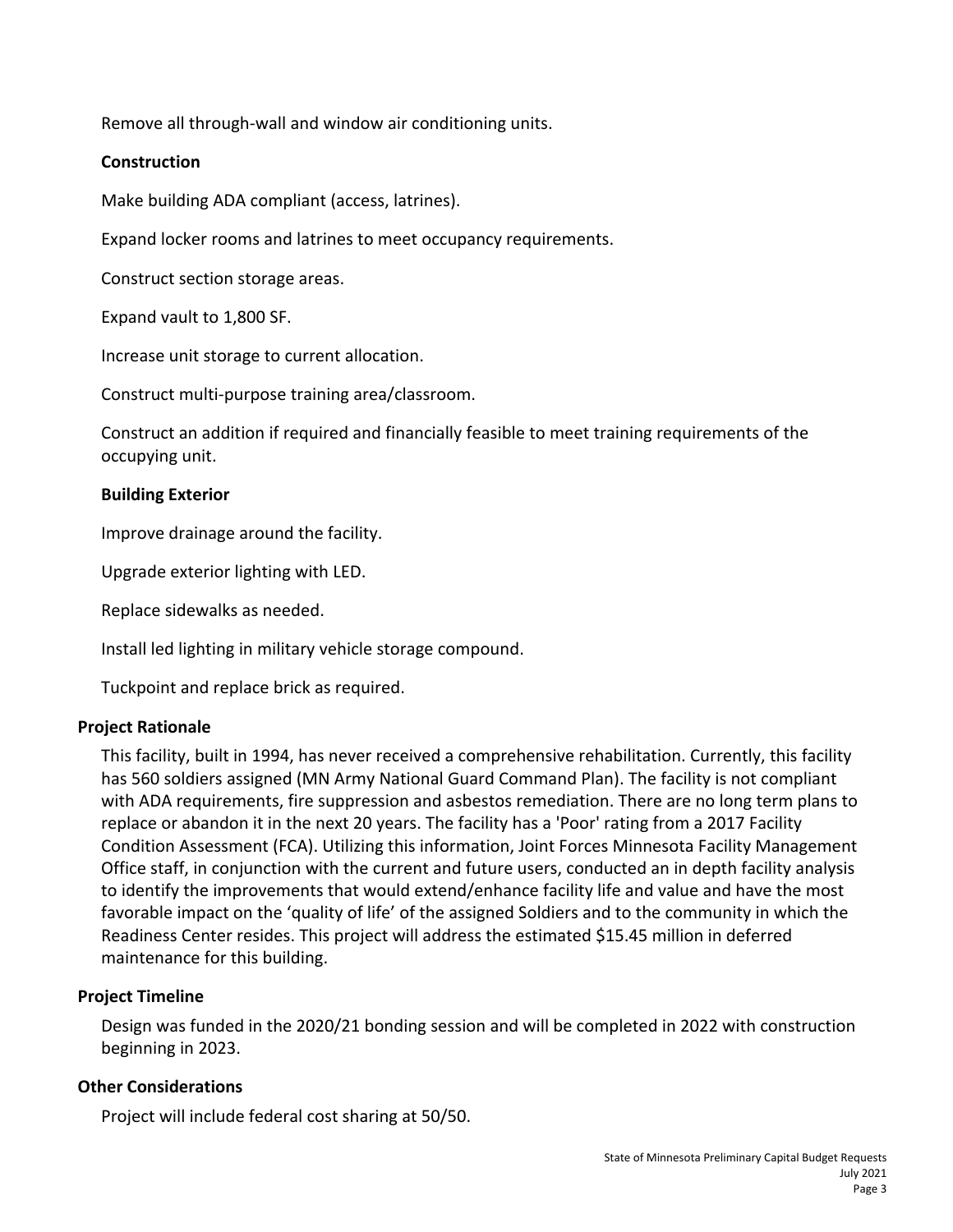Request that any funds remaining be available to address maintenance back-log at other state owned Dept of Military Affairs facilities.

## **Impact on Agency Operating Budgets**

The requested funding will not affect state operating dollars.

## **Description of Previous Appropriations**

Design funding bonded in the 20-21 session.

## **Project Contact Person**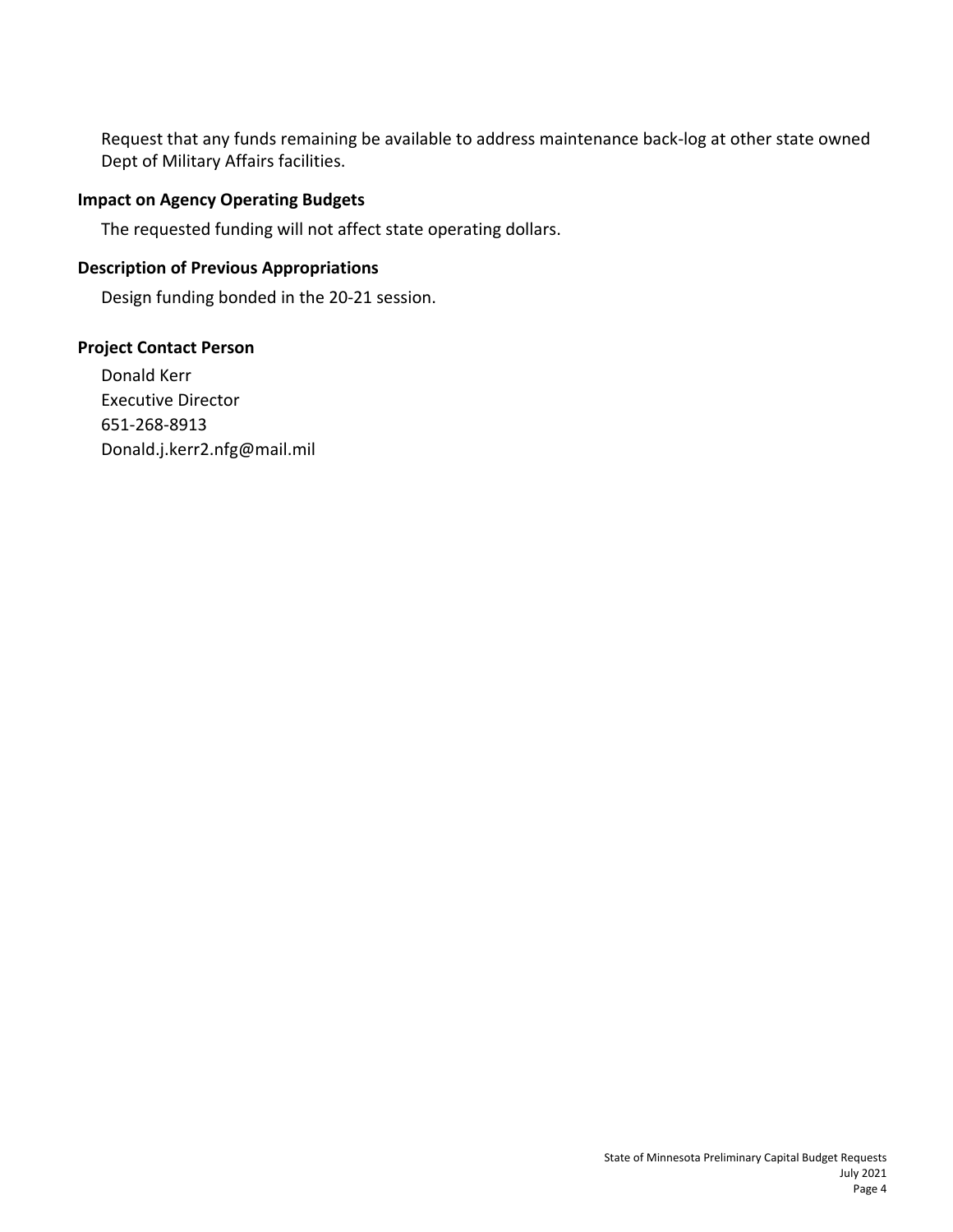(\$ in thousands)

#### **Renovation of Cottage Grove Readiness Center**

| <b>AT A GLANCE</b>          |                                                                                                                                                                                                                                                                                                                                                                                          |
|-----------------------------|------------------------------------------------------------------------------------------------------------------------------------------------------------------------------------------------------------------------------------------------------------------------------------------------------------------------------------------------------------------------------------------|
| <b>2022 Request Amount:</b> | \$5,500                                                                                                                                                                                                                                                                                                                                                                                  |
| <b>Priority Ranking:</b>    | 2                                                                                                                                                                                                                                                                                                                                                                                        |
| <b>Project Summary:</b>     | \$5.5 million in state bonded funds to design and execute a complete<br>renovation of the 55,000 SF and the construction of an approximately<br>15,000 sf addition National Guard Armory located in Cottage Grove MN.<br>This project will modernize and improve the functionality of the facility to<br>better accommodate the units assigned and extend the facility's usable<br>life. |

## **Project Description**

This project will consist of bringing the facility up to current code and upgrading to energy efficient systems in a 100% complete renovation while addressing space requirements for assigned units. Work to include:

Construct an approximately 15,000 sf addition.

Construct a vestibule at main entrance.

Replace windows and exterior doors to meet force protection standards.

Replacement of boiler system, HVAC Controls, domestic hot water and plumbing fixtures.

Replacement of floor, wall and ceiling finishes and interior doors.

Insulate facility to current code.

Upgrade of latrines/locker rooms to include expansion of female latrines/locker rooms as needed.

Replacement of interior and exterior light fixtures to LED.

Additional data ports throughout the facility.

Replacement of electrical distribution system.

Repair as needed to roof, sidewalks, parking area and motor pool.

Install Solar PV array and geothermal system as applicable and if justified by return on investment.

Purchase new office furniture to better accommodate operations.

Funding for this project will be 50/50 with matching federal funds.

## **Project Rationale**

This facility was built in 1960 with no comprehensive renovation completed since. The current FCI score is 55. There are currently 175 Soldiers assigned to this facility with no plans to replace or abandon in the next 20 years. Completion of this project will extend and enhance the facility life and have the most favorable impact on 'quality of life' for the assigned Soldiers and the community of Cottage Grove.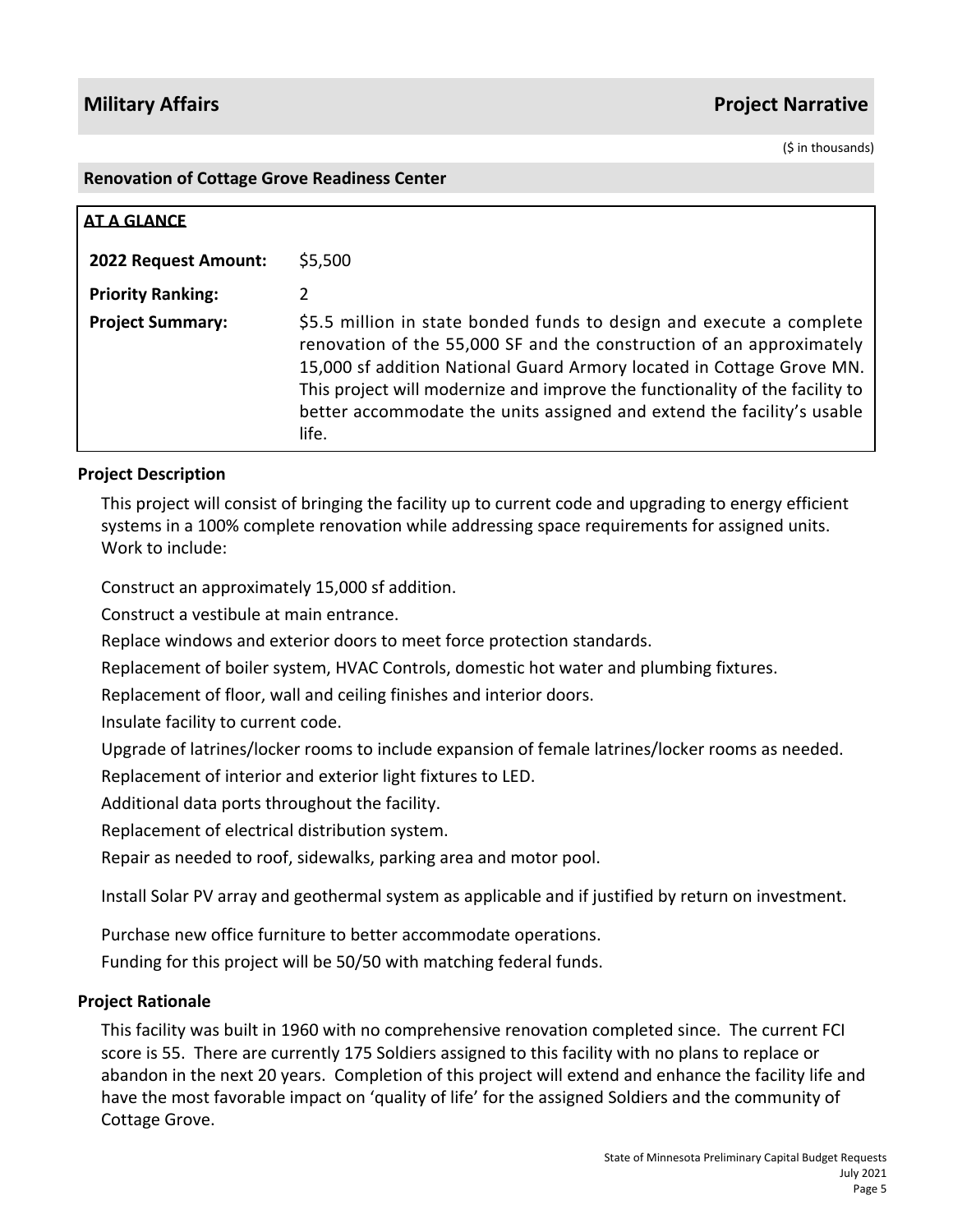Design for this project would be completed during the fiscal year (FY) 23 with construction starting in FY24.

## **Other Considerations**

This project will include federal cost sharing of 50/50.

Request any remaining funds be made available for addressing maintenance backlogs on other state owned Dept of Military Affairs facilities.

## **Impact on Agency Operating Budgets**

No impact on operating budget.

## **Description of Previous Appropriations**

## **Project Contact Person**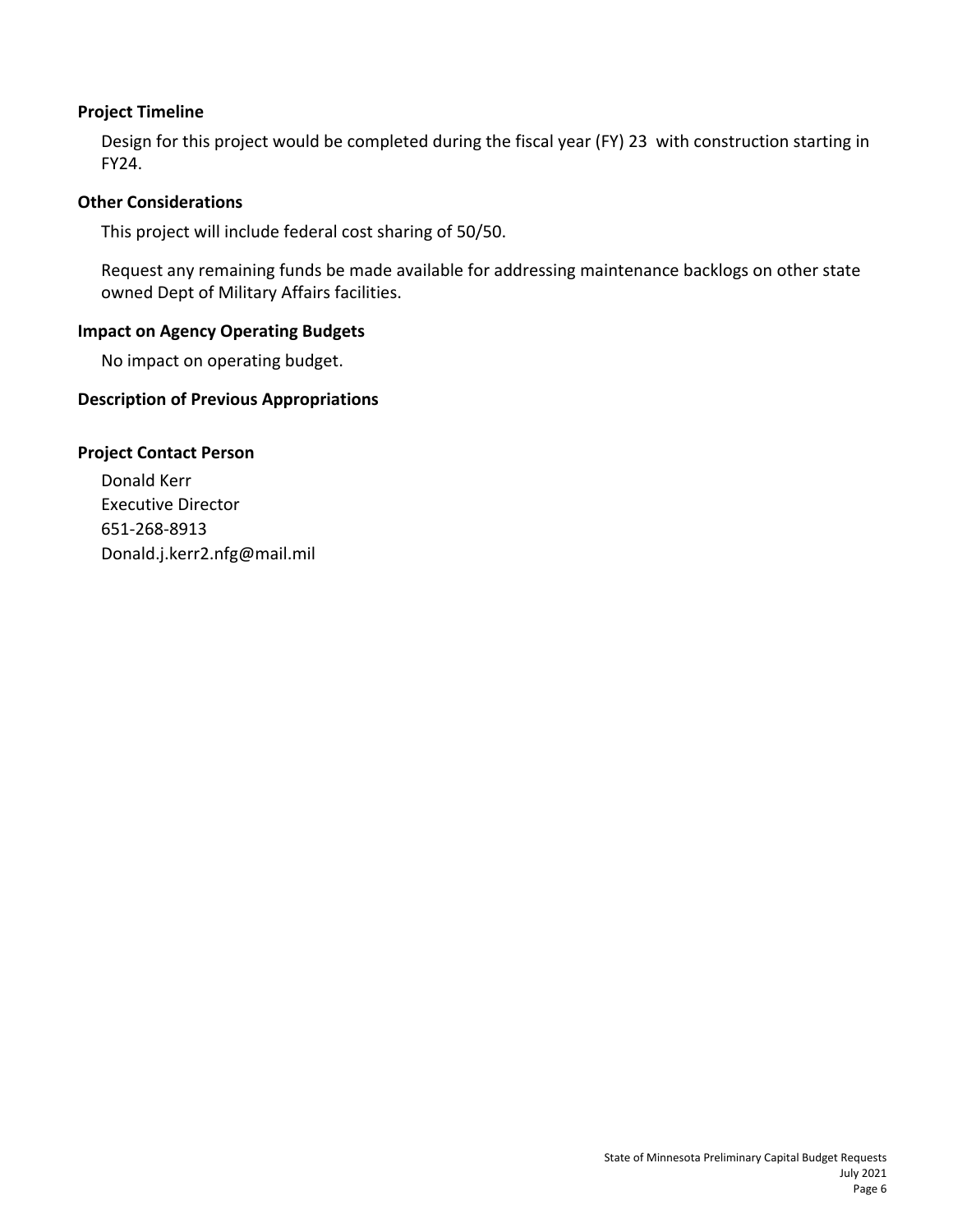(\$ in thousands)

#### **Renovation of Hibbing Readiness Center**

| <b>AT A GLANCE</b>       |                                                                                                                                                                                                                                                                                                                                |
|--------------------------|--------------------------------------------------------------------------------------------------------------------------------------------------------------------------------------------------------------------------------------------------------------------------------------------------------------------------------|
| 2022 Request Amount:     | \$2,300                                                                                                                                                                                                                                                                                                                        |
| <b>Priority Ranking:</b> | 3                                                                                                                                                                                                                                                                                                                              |
| <b>Project Summary:</b>  | \$2.3 million in state bonded funds to design and execute a complete<br>renovation of the 19,000 SF National Guard Readiness Center located in<br>Hibbing, MN. This project will modernize and improve the functionality of<br>the facility to better accommodate the units assigned and extend the<br>facility's usable life. |

### **Project Description**

This project will consist of bringing the facility up to current code and upgrading to energy efficient systems in a 100% complete renovation while addressing space requirements for assigned units. Work to include:

Construct a vestibule at main entrance.

Replace windows and exterior doors to meet force protection standards

Replacement of boiler system, HVAC Controls, domestic hot water and plumbing fixtures.

Replacement/refinish of floor, wall and ceiling.

Upgrade of latrines/locker rooms to include expansion of female latrines/locker rooms as needed.

Install solar electric panels and/or geothermal systems if justified by return on investment.

Expand arms vault to 600SF.

Insulate facility to current code.

Replacement of interior and exterior light fixtures to LED.

Additional data ports throughout the facility.

Replacement of electrical distribution system.

Repair as needed to sidewalks, parking area and motor pool.

Remove/lower brick chimney.

Construct an addition if required and feasible to better accommodate unit training.

Purchase new office furniture.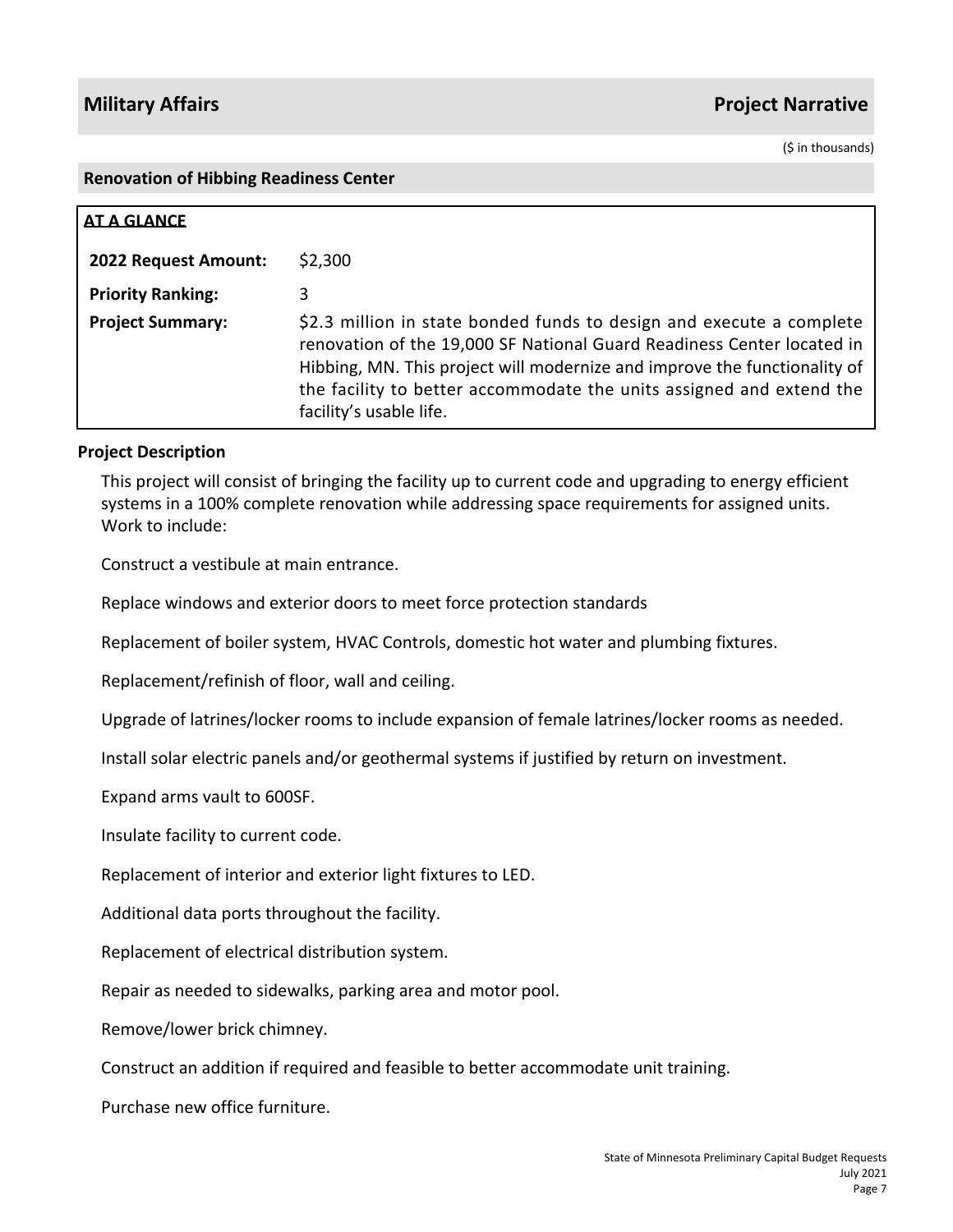Funding for this project will be 50/50 with matching federal funds.

## **Project Rationale**

This facility was built in 1956 and has never had a comprehensive renovation completed. The current FCI score is 72. There are currently 105 Soldiers assigned to this facility with no plans to replace or abandon in the next 20 years. Completion of this project will extend and enhance the facility life and have the most favorable impact on 'quality of life' for the assigned Soldiers and the community of Hibbing.

## **Project Timeline**

Design for this project would be completed during the fiscal year (FY) 23 with construction starting in FY24.

### **Other Considerations**

This project will be funded 50/50 with federal funds.

Request that any remaining funds be available to address the maintenance backlog at other state owned Dept of Military Affairs facilities.

## **Impact on Agency Operating Budgets**

No impact on Operation Budget

## **Description of Previous Appropriations**

### **Project Contact Person**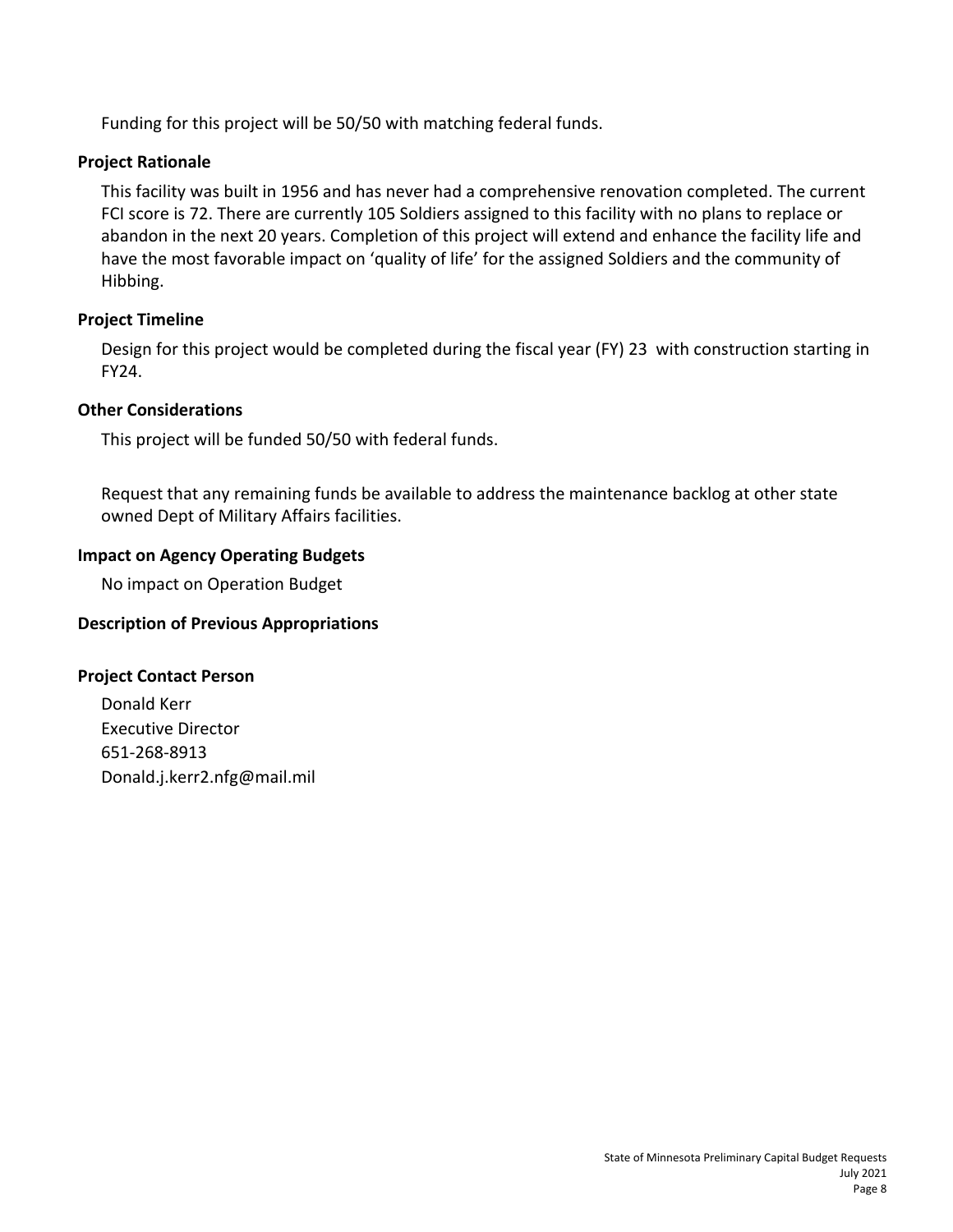(\$ in thousands)

#### **Addition and Renovation of Morris Readiness Center**

| <b>AT A GLANCE</b>          |                                                                                                                                                                                                                                                                                                                                                                                                    |
|-----------------------------|----------------------------------------------------------------------------------------------------------------------------------------------------------------------------------------------------------------------------------------------------------------------------------------------------------------------------------------------------------------------------------------------------|
| <b>2022 Request Amount:</b> | S0                                                                                                                                                                                                                                                                                                                                                                                                 |
| <b>Priority Ranking:</b>    | 4                                                                                                                                                                                                                                                                                                                                                                                                  |
| <b>Project Summary:</b>     | \$4,600,000 in state bonded funds to design and construct a complete<br>renovation of the existing 18,400 SF and the construction of an<br>approximately 14,900 sf addition to the National Guard Armory located in<br>Morris, MN. This project will modernize and improve the functionality of<br>the facility to better accommodate the units assigned and extend the<br>facility's usable life. |

## **Project Description**

This project will consist of bringing the facility up to current code and upgrading to energy efficient systems in a 100% complete renovation while addressing space requirements for assigned units. Work to include:

Construct a 14,900sf addition.

Replace windows and exterior doors to meet force protection standards.

Replacement of boiler system, HVAC Controls, domestic hot water and plumbing fixtures.

Replacement/refinish of floor, wall and ceiling.

Upgrade of latrines/locker rooms to include expansion of female latrines/locker rooms as needed. Expand arms vault to 600SF.

Insulate facility to current code.

Replacement of interior and exterior light fixtures to LED.

Additional data ports throughout the facility.

Replacement of electrical distribution system.

Repairs as needed to roof, sidewalks, parking area and motor pool.

Install Solar PV array and geothermal system as applicable and if justified by return on investment.

Purchase new office furniture.

Funding for this project will be 50/50 with matching federal funds.

### **Project Rationale**

This facility was built in 1974 and has never had a comprehensive renovation and is currently over 40% short of required space. The current FCI score is 87. There are currently 83 Soldiers assigned to this facility with no plans to replace or abandon in the next 20 years. Completion of this project will extend and enhance the facility life, allow for the closing of the Ortonville armory and have the most favorable impact on 'quality of life' for the assigned Soldiers and the community of Morris.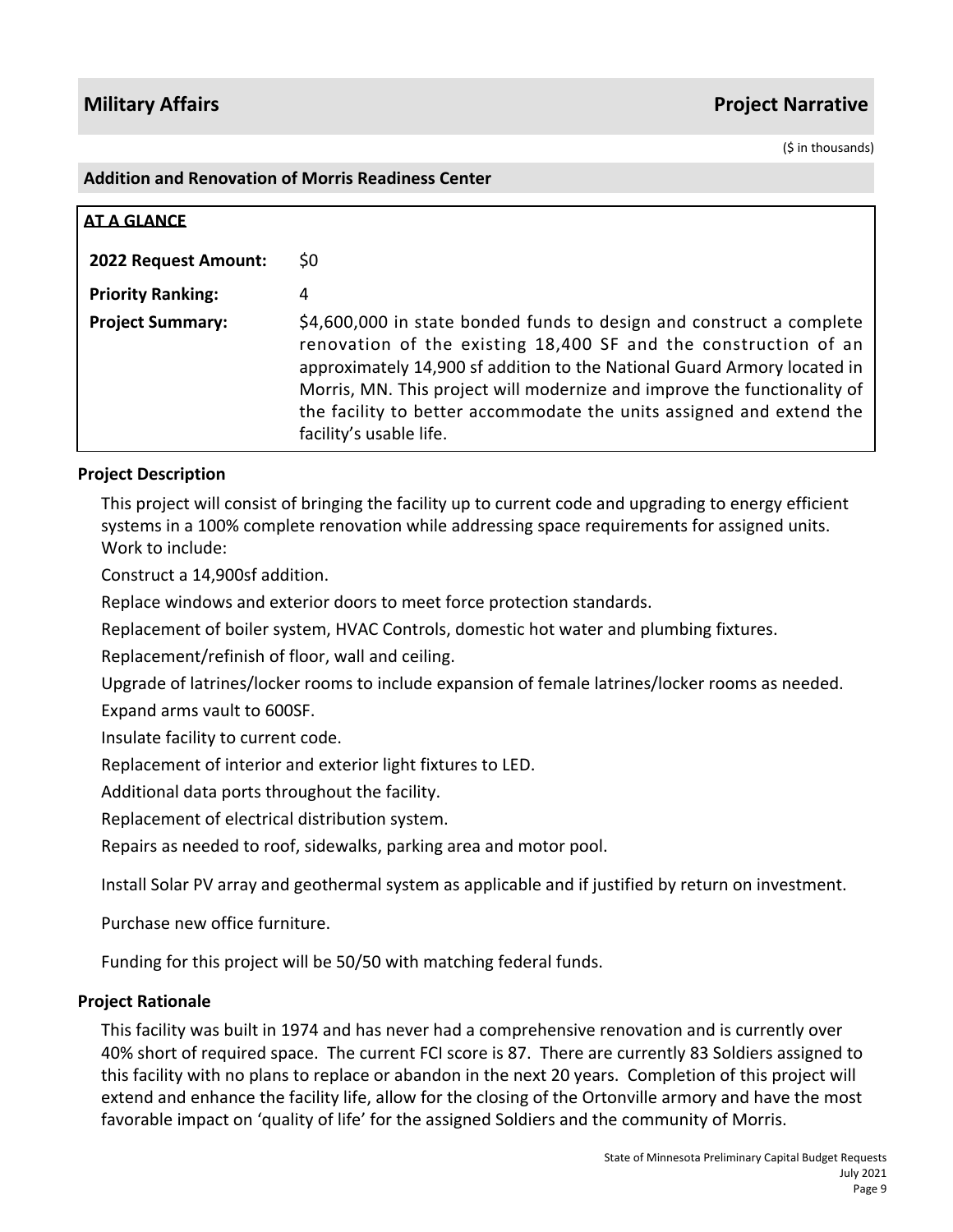Design for this project would be completed during the fiscal year (FY) 24 with construction starting in FY25.

## **Other Considerations**

Completion of this project will result in the closure and sale of the Ortonville Readiness Center

Request that any remaining funds be made available to address maintenance back logs at other state owned Dept of Military Affairs facilities.

## **Impact on Agency Operating Budgets**

No impact on Operating Budget

## **Description of Previous Appropriations**

## **Project Contact Person**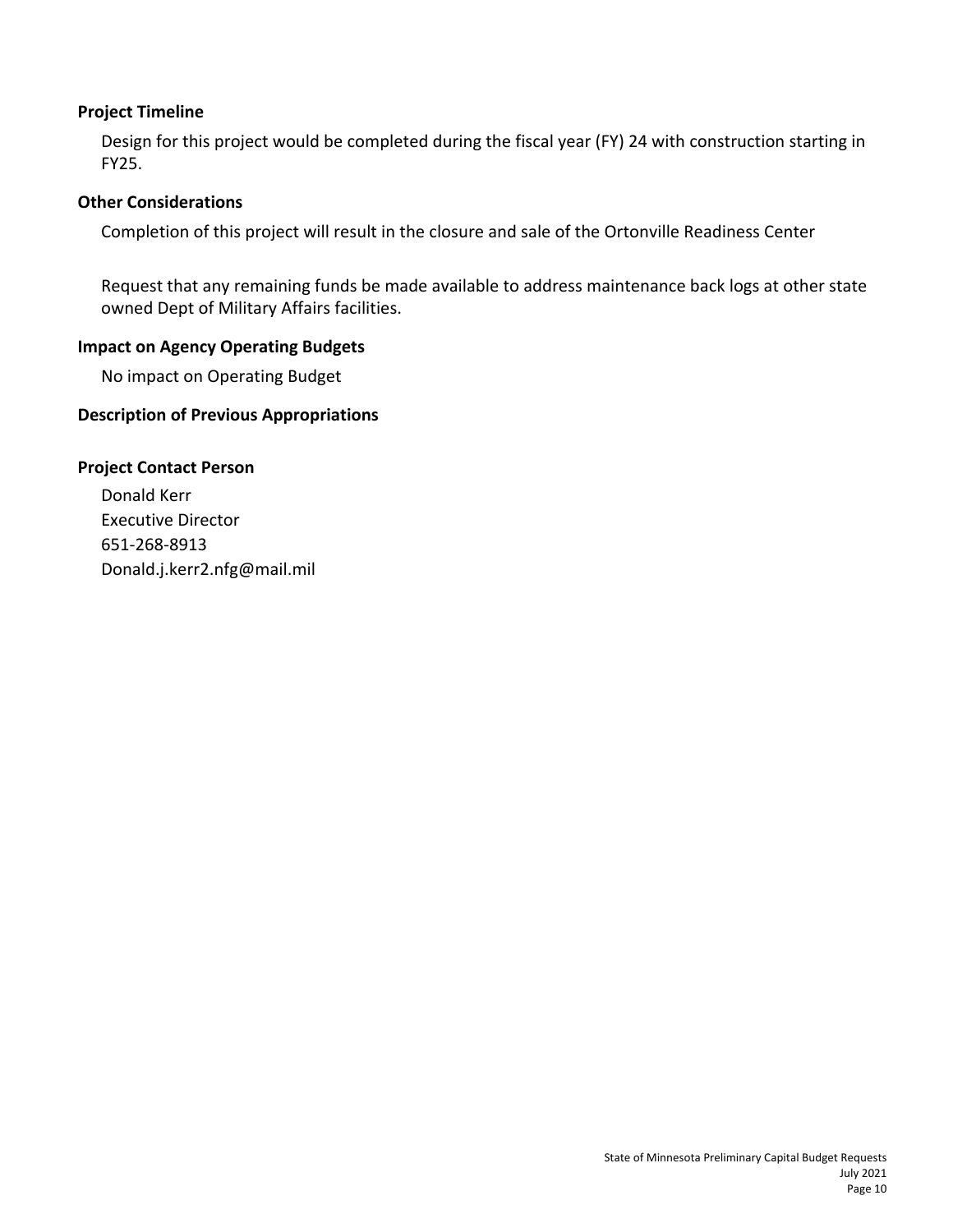(\$ in thousands)

#### **Renovation of Bloomington Readiness Center**

| <b>AT A GLANCE</b>          |                                                                                                                                                                                                                                                                                                               |
|-----------------------------|---------------------------------------------------------------------------------------------------------------------------------------------------------------------------------------------------------------------------------------------------------------------------------------------------------------|
| <b>2022 Request Amount:</b> | S0                                                                                                                                                                                                                                                                                                            |
| <b>Priority Ranking:</b>    | 5                                                                                                                                                                                                                                                                                                             |
| <b>Project Summary:</b>     | \$4.5 million in state bonded funds to conduct a complete renovation of<br>the 19,000 SF National Guard Armory located in Bloomington, MN. This<br>project will modernize and improve the functionality of the facility to<br>better accommodate the units assigned and extend the facility's usable<br>life. |

### **Project Description**

This project will consist of bringing the facility up to current code and upgrading to energy efficient systems in a 100% complete renovation while addressing space requirements for assigned units. Work to include:

Replace windows and exterior doors to meet force protection standards

Replacement of boiler system, HVAC Controls, domestic hot water and plumbing fixtures.

Replacement/refinish of floor, wall and ceiling.

Upgrade of latrines/locker rooms to include expansion of female latrines/locker rooms as needed.

Expand arms vault to 600SF.

Insulate facility to current code.

Replacement of interior and exterior light fixtures to LED.

Additional data ports throughout the facility.

Replacement of electrical distribution system.

Repairs as needed to roof, sidewalks, parking area and motor pool.

Install Solar PV array and geothermal system as applicable and if justified by return on investment.

Construct an addition to better accommodate unit training requirements.

Purchase new office furniture.

Funding for this project will be 50/50 with matching federal funds.

#### **Project Rationale**

This facility was built in 1985 and has never had a comprehensive renovation. The current FCI score is 71. There are currently 77 Soldiers assigned to this facility with no plans to replace or abandon in the next 20 years. Completion of this project will extend and enhance the facility life, and have the most favorable impact on 'quality of life' for the assigned Soldiers and the community of Bloomington.

#### **Project Timeline**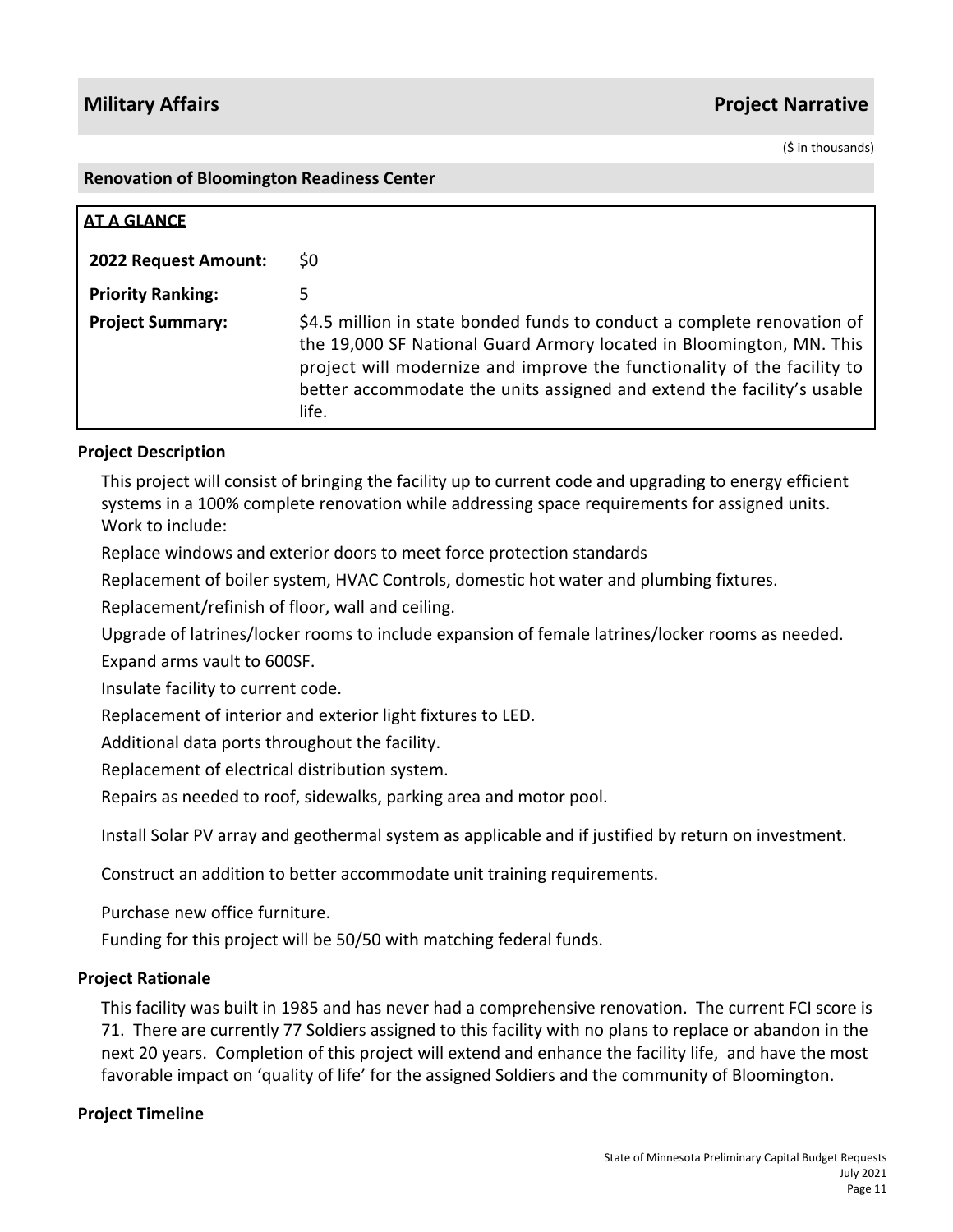Design in Fiscal Year (FY) 2025, construction in FY26

## **Other Considerations**

Project to be funded 50/50 with federal funds.

Request remaining funds be available to address maintenance backlogs on other state owned Dept of Military Affairs facilities.

## **Impact on Agency Operating Budgets**

No Change to operating budget

## **Description of Previous Appropriations**

### **Project Contact Person**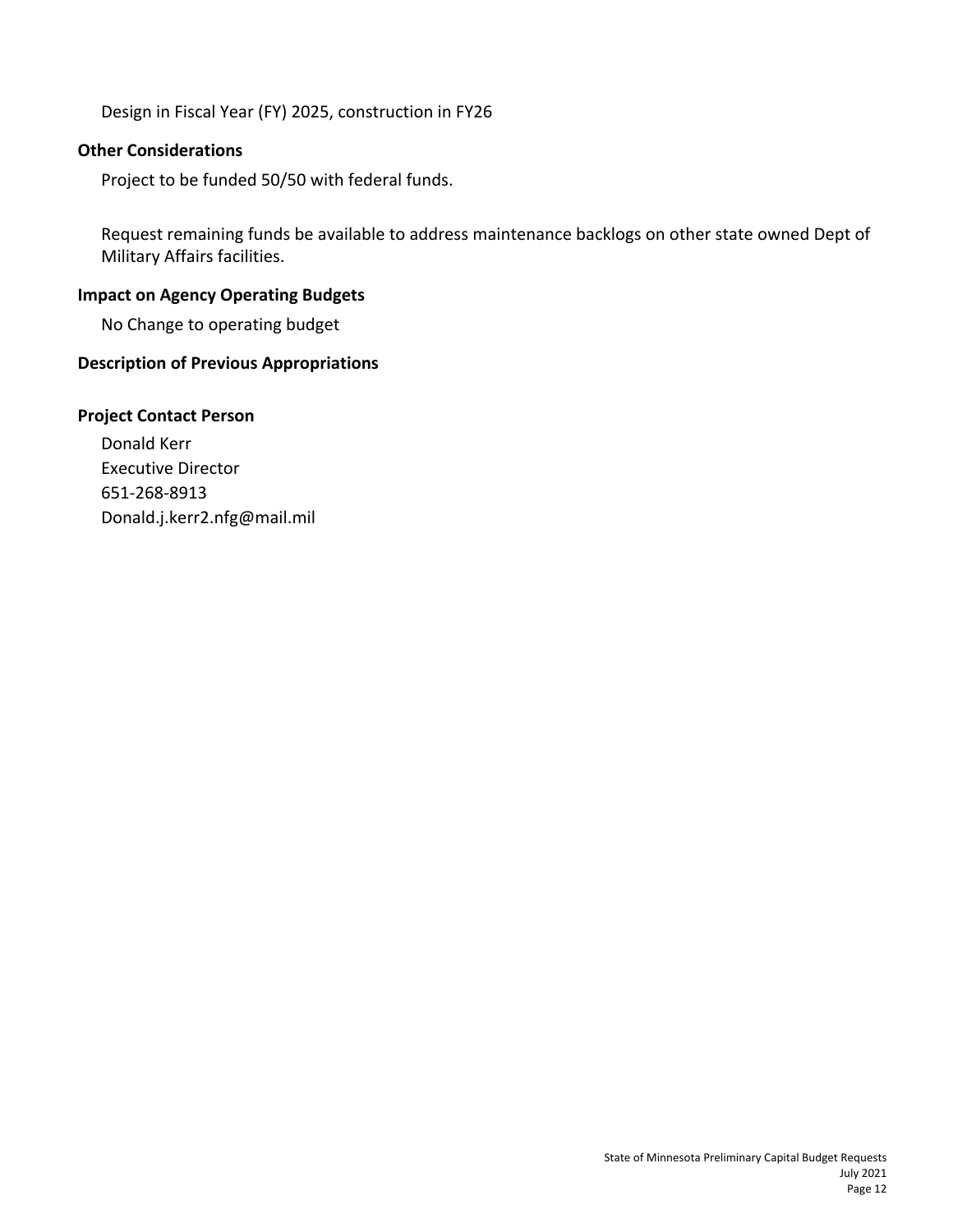(\$ in thousands)

#### **Renovation of Montevideo Readiness Center**

| <b>AT A GLANCE</b>       |                                                                                                                                                                                                                                                                                                             |
|--------------------------|-------------------------------------------------------------------------------------------------------------------------------------------------------------------------------------------------------------------------------------------------------------------------------------------------------------|
| 2022 Request Amount:     | SO.                                                                                                                                                                                                                                                                                                         |
| <b>Priority Ranking:</b> | 6                                                                                                                                                                                                                                                                                                           |
| <b>Project Summary:</b>  | \$4.6 million in state bonded funds to design a complete renovation of the<br>39,000 SF National Guard Armory located in Montevideo, MN. This<br>project will modernize and improve the functionality of the facility to<br>better accommodate the units assigned and extend the facility's usable<br>life. |

### **Project Description**

This project will consist of bringing the facility up to current code and upgrading to energy efficient systems in a 100% complete renovation while addressing space requirements for assigned units. Work to include:

Replace windows and exterior doors to meet force protection standards

Replacement of boiler system, HVAC Controls, domestic hot water and plumbing fixtures.

Replacement/refinish of floor, wall and ceiling.

Upgrade of latrines/locker rooms to include expansion of female latrines/locker rooms as needed.

Expand arms vault to 600SF.

Insulate facility to current code.

Replacement of interior and exterior light fixtures to LED.

Additional data ports throughout the facility.

Construct an addition to address shortage of space requirements.

Replacement of electrical distribution system.

Install Solar PV array and geothermal system as applicable and if justified by return on investment. Repair as needed to sidewalks, parking area and motor pool.

Purchase new office furniture.

Funding for this project will be 50/50 with matching federal funds

#### **Project Rationale**

This facility was built in 1994 and has never had a comprehensive renovation completed. The current FCI score is 77. There are currently 108 Soldiers assigned to this facility with no plans to replace or abandon in the next 20 years. Completion of this project will extend and enhance the facility life and have the most favorable impact on 'quality of life' for the assigned Soldiers and the community of Montevideo.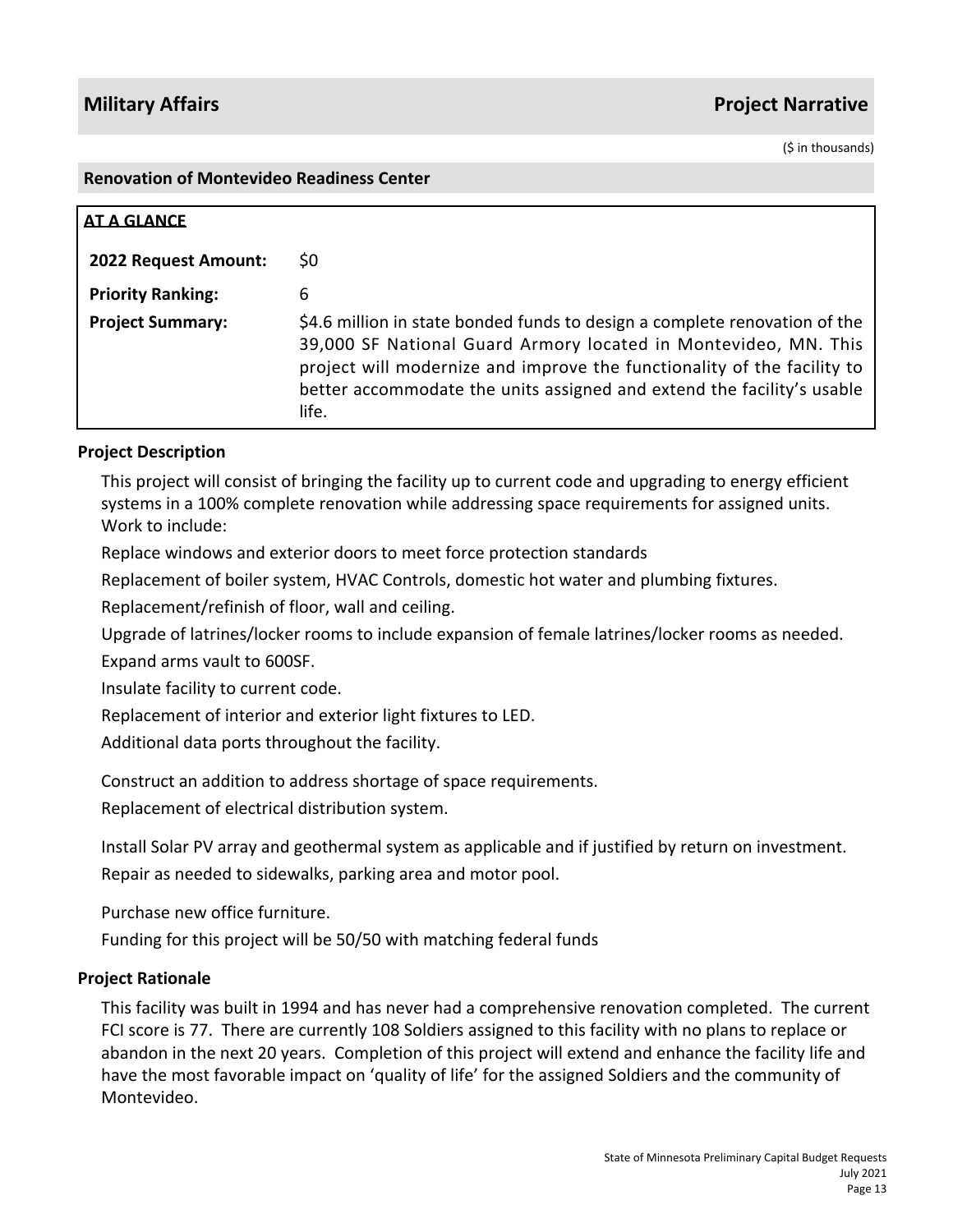Design in FY25, construct in FY 26

## **Other Considerations**

Project to be funded 50/50 with federal funds.

Request remaining funds be available to address maintenance backlogs on other state owned Dept of Military Affairs facilities.

## **Impact on Agency Operating Budgets**

No impact on operating costs

## **Description of Previous Appropriations**

## **Project Contact Person**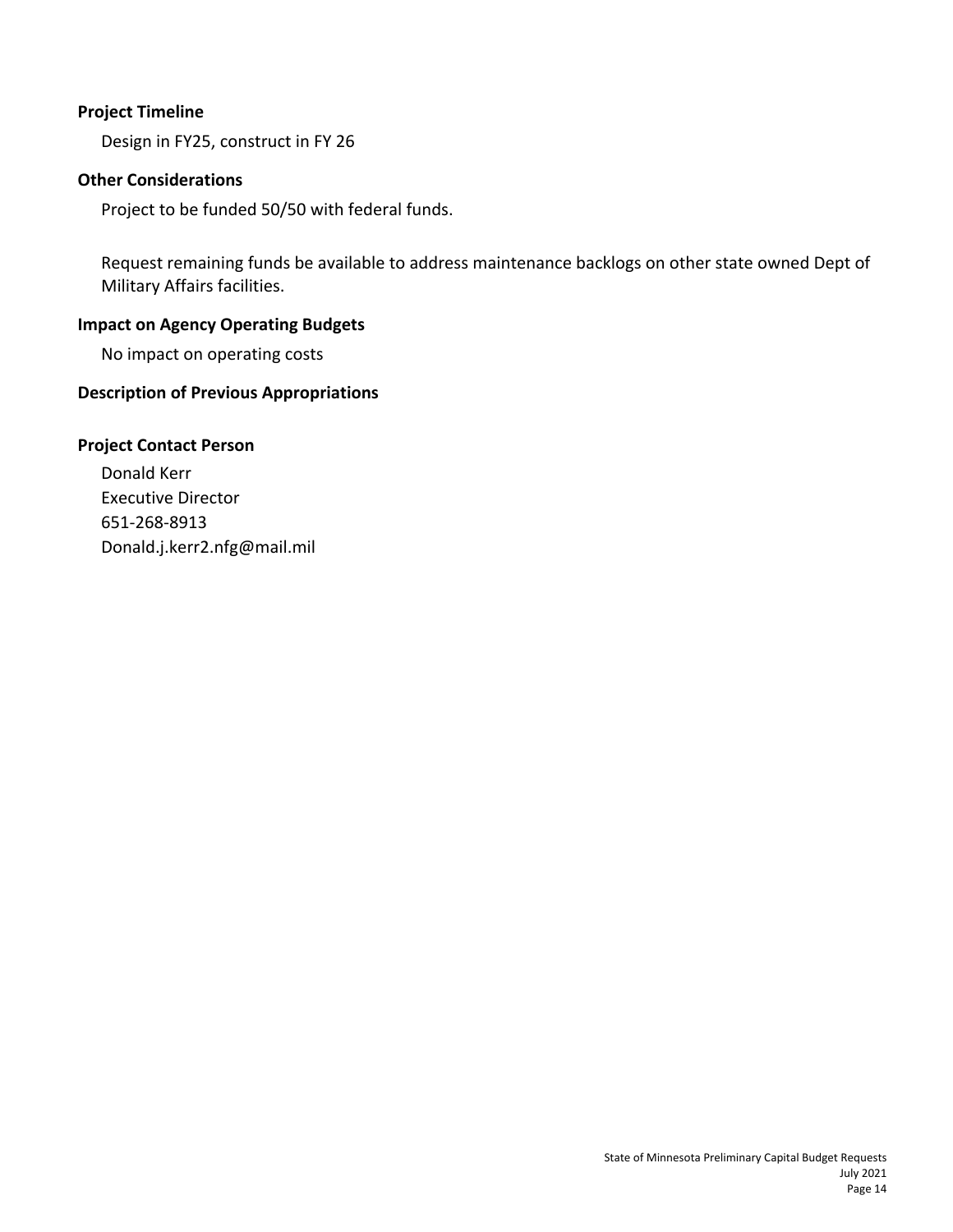(\$ in thousands)

#### **Renovation of Minneapolis NE Readiness Center**

| <b>AT A GLANCE</b>          |                                                                                                                                                                                                                                                                                                                |
|-----------------------------|----------------------------------------------------------------------------------------------------------------------------------------------------------------------------------------------------------------------------------------------------------------------------------------------------------------|
| <b>2022 Request Amount:</b> | S0                                                                                                                                                                                                                                                                                                             |
| <b>Priority Ranking:</b>    |                                                                                                                                                                                                                                                                                                                |
| <b>Project Summary:</b>     | \$4.25 million in state bonded funds to conduct a complete renovation of<br>the 19,000 SF National Guard Armory located in Minneapolis, MN. This<br>project will modernize and improve the functionality of the facility to<br>better accommodate the units assigned and extend the facility's usable<br>life. |

### **Project Description**

This project will consist of bringing the facility up to current code and upgrading to energy efficient systems in a 100% complete renovation while addressing space requirements for assigned units. Work to include:

Replace windows and exterior doors to meet force protection standards

Replacement of boiler system, HVAC Controls, domestic hot water and plumbing fixtures.

Replacement/refinish of floor, wall and ceiling.

Upgrade of latrines/locker rooms to include expansion of female latrines/locker rooms as needed.

Expand arms vault to 600SF.

Insulate facility to current code.

Replacement of interior and exterior light fixtures to LED.

Additional data ports throughout the facility.

Replacement of electrical distribution system.

Construct an addition to address space requirements.

Repair as needed to sidewalks, parking area and motor pool.

Install Solar PV array and geothermal system as applicable and if justified by return on investment.

Purchase new office furniture.

Funding for this project will be 50/50 with matching federal funds.

### **Project Rationale**

This facility was built in 1993 and has never had a comprehensive renovation completed. The current FCI score is 79. There are currently 116 Soldiers assigned to this facility with no plans to replace or abandon in the next 20 years. Completion of this project will extend and enhance the facility life and have the most favorable impact on 'quality of life' for the assigned Soldiers and the community of Minneapolis.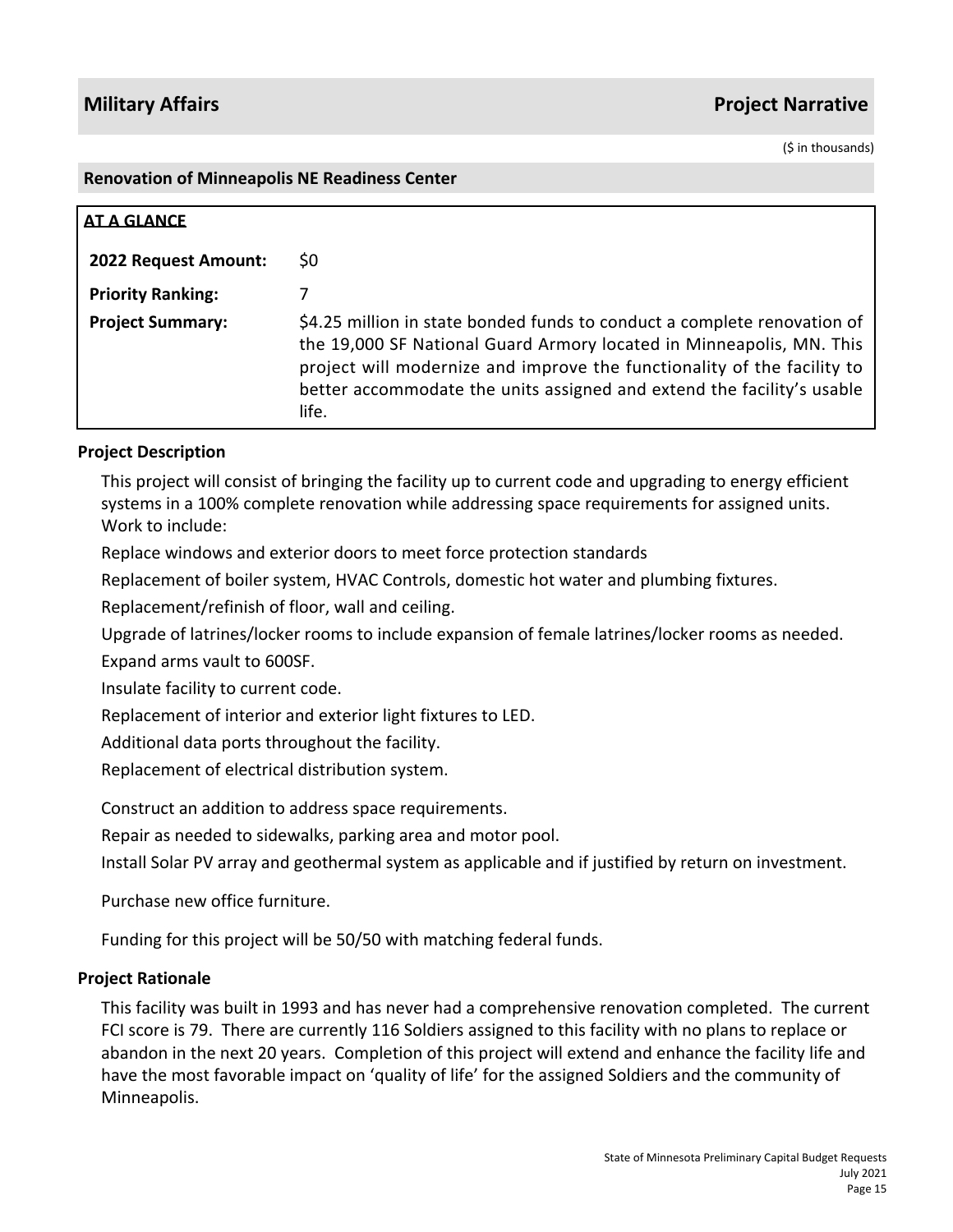Design in FY 26, construct in FY 27

## **Other Considerations**

Project funded with 50/50 federal funds

Request that remaining funds be available to address maintenance backlogs at other state owned Dept of Military Affairs facilities.

## **Impact on Agency Operating Budgets**

## **Description of Previous Appropriations**

### **Project Contact Person**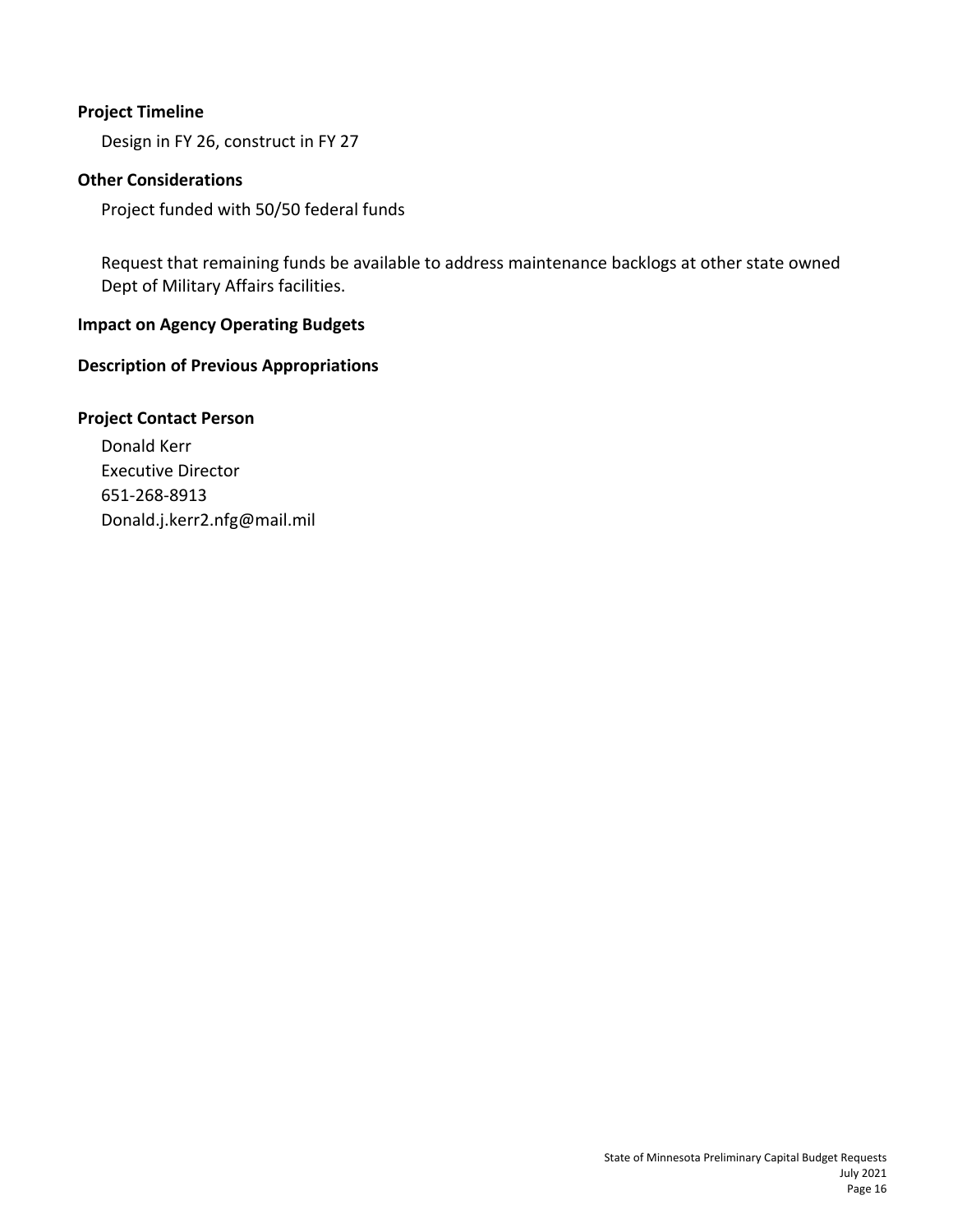(\$ in thousands)

#### **Renovation of Inver Grove Heights Readiness Center**

| AT A GLANCE              |                                                                                                                                                                                                                                                                                                                     |
|--------------------------|---------------------------------------------------------------------------------------------------------------------------------------------------------------------------------------------------------------------------------------------------------------------------------------------------------------------|
| 2022 Request Amount:     | S0                                                                                                                                                                                                                                                                                                                  |
| <b>Priority Ranking:</b> | 8                                                                                                                                                                                                                                                                                                                   |
| <b>Project Summary:</b>  | \$5 million in state bonded funds to conduct a complete renovation of the<br>19,000 SF National Guard Armory located in Inver Grove Heights, MN.<br>This project will modernize and improve the functionality of the facility to<br>better accommodate the units assigned and extend the facility's usable<br>life. |

### **Project Description**

This project will consist of bringing the facility up to current code and upgrading to energy efficient systems in a 100% complete renovation while addressing space requirements for assigned units. Work to include:

Replace windows and exterior doors to meet force protection standards

Replacement of boiler system, HVAC Controls, domestic hot water and plumbing fixtures.

Replacement/refinish of floor, wall and ceiling.

Upgrade of latrines/locker rooms to include expansion of female latrines/locker rooms as needed. Expand arms vault to 600SF.

Construct an addition, if required, to address space shortages.

Insulate facility to current code.

Replacement of interior and exterior light fixtures to LED.

Additional data ports throughout the facility.

Replacement of electrical distribution system.

Repair as needed to sidewalks, parking area and motor pool.

Install geothermal system as applicable and if justified by return on investment.

Purchase new office furniture.

Funding for this project will be 50/50 with matching federal funds.

#### **Project Rationale**

This facility was built in 1998 and has never had a comprehensive renovation completed. The current FCI score is 74. There are currently 159 Soldiers assigned to this facility with no plans to replace or abandon in the next 20 years. Completion of this project will extend and enhance the facility life and have the most favorable impact on 'quality of life' for the assigned Soldiers and the community of Inver Grove Heights.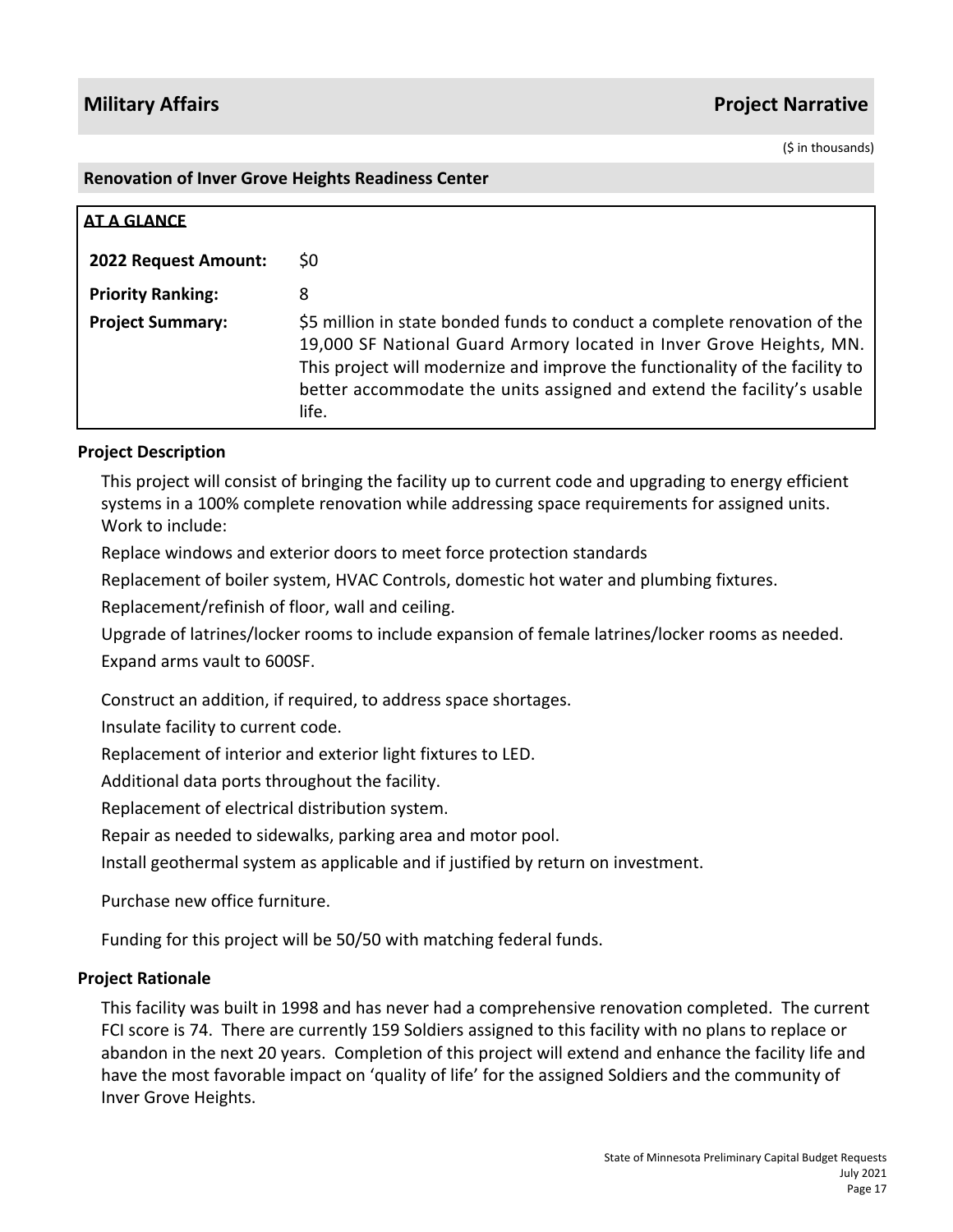### **Other Considerations**

Funding for this project will be 50/50 with matching federal funds.

Request that remaining funds be available to address maintenance back logs at other state owned Dept of Military Affairs facilities.

#### **Impact on Agency Operating Budgets**

No Impact on Operating Budget

### **Description of Previous Appropriations**

#### **Project Contact Person**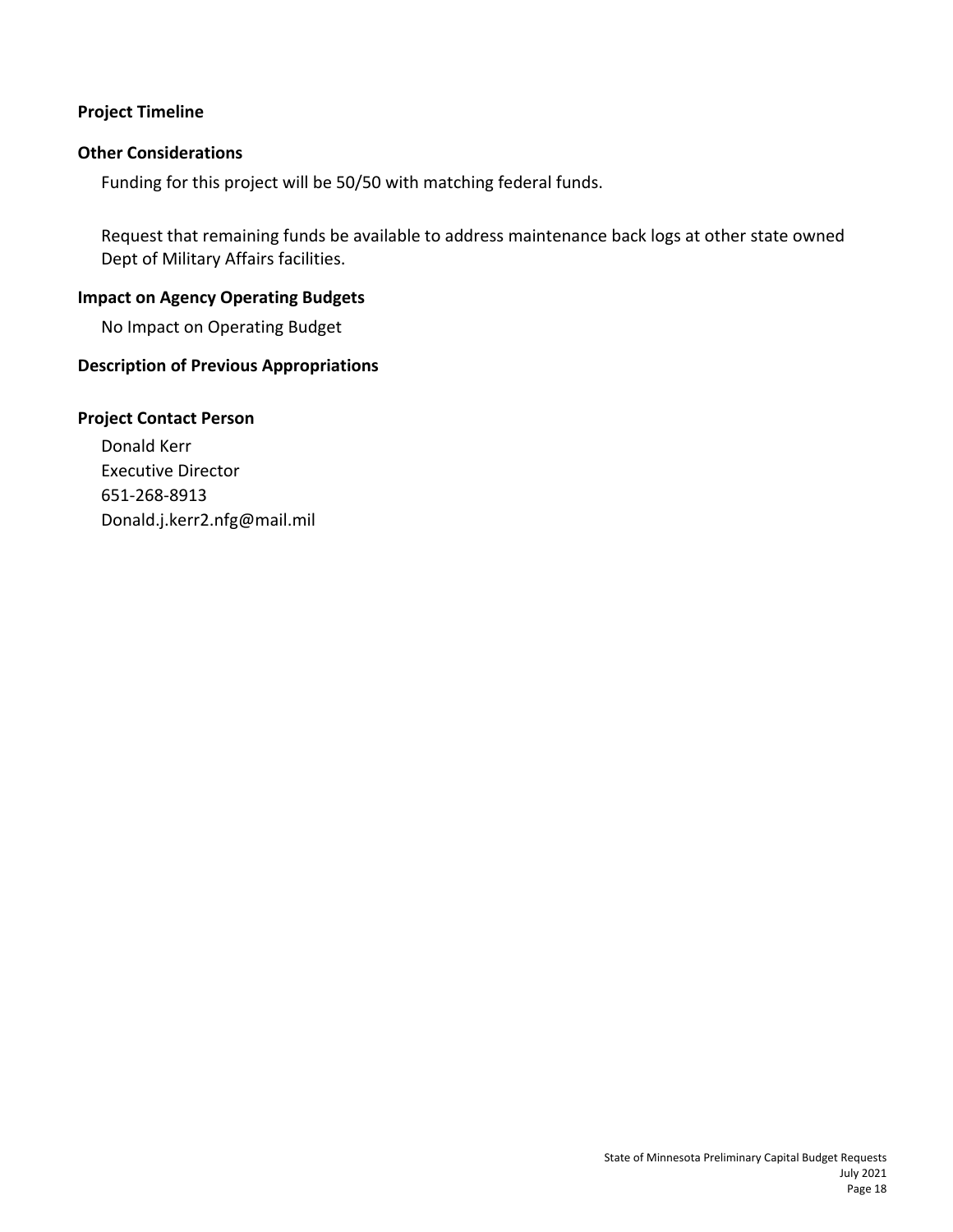(\$ in thousands)

#### **Renovation of Mankato Readiness Center**

| <b>AT A GLANCE</b>       |                                                                                                                                                                                                                                                                                                            |
|--------------------------|------------------------------------------------------------------------------------------------------------------------------------------------------------------------------------------------------------------------------------------------------------------------------------------------------------|
| 2022 Request Amount:     | S0                                                                                                                                                                                                                                                                                                         |
| <b>Priority Ranking:</b> | 9                                                                                                                                                                                                                                                                                                          |
| <b>Project Summary:</b>  | \$7.25 million in state bonded funds to conduct a complete renovation of<br>the 46,700 SF National Guard Armory located in Mankato, MN. This<br>project will modernize and improve the functionality of the facility to<br>better accommodate the units assigned and extend the facility's usable<br>life. |

## **Project Description**

This project will consist of bringing the facility up to current code and upgrading to energy efficient systems in a 100% complete renovation while addressing space requirements for assigned units. Work to include:

Replace windows and exterior doors to meet force protection standards

Replacement of boiler system, HVAC Controls, domestic hot water and plumbing fixtures.

Replacement/refinish of floor, wall and ceiling.

Upgrade of latrines/locker rooms to include expansion of female latrines/locker rooms as needed. Expand arms vault to 600SF.

Construct an addition to address space shortages.

Insulate facility to current code.

Replacement of interior and exterior light fixtures to LED.

Additional data ports throughout the facility.

Replacement of electrical distribution system.

Repair as needed to sidewalks, parking area and motor pool.

Install Solar PV array and geothermal system as applicable and if justified by return on investment.

Purchase new furniture.

Funding for this project will be 50/50 with matching federal funds.

### **Project Rationale**

This facility was built in 2002 and has never had a comprehensive renovation completed. The current FCI score is 83. There are currently 201 Soldiers assigned to this facility with no plans to replace or abandon in the next 20 years. Completion of this project will extend and enhance the facility life and have the most favorable impact on 'quality of life' for the assigned Soldiers and the community of Mankato.